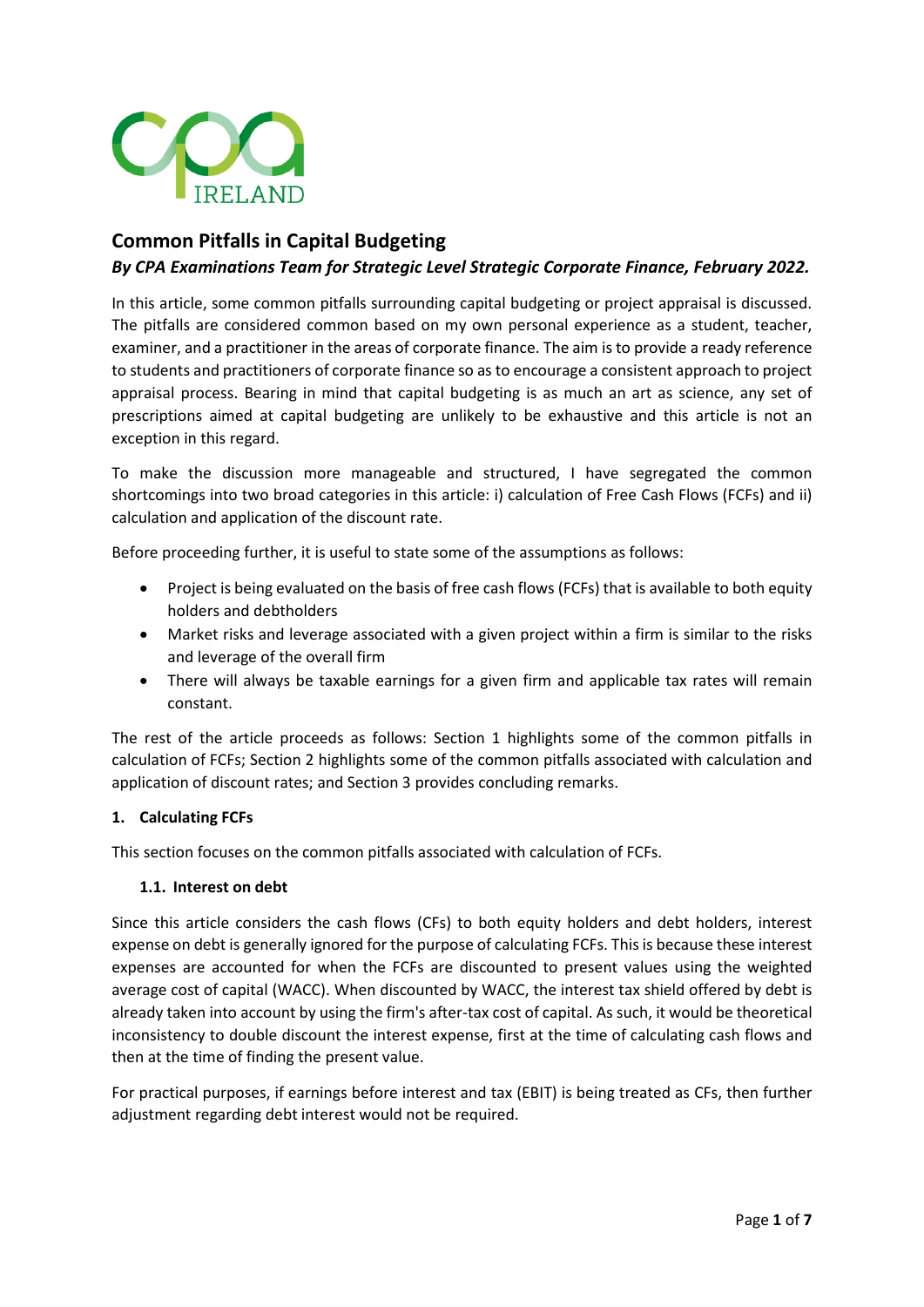Alternatively, if after-tax earnings (net earnings) of a firm is being treated as CFs, then the interest portion (less tax) should be added back to the earnings/CFs to calculate FCFs. In this way, it is somewhat similar to the way depreciation is added back to the CFs for the purpose of capital budgeting; but the difference vis-à-vis depreciation is that interest portion less tax is added back (unlike depreciation where full amount is added back to CFs).

### **1.2. Incremental cash flows**

For the purpose of capital budgeting, only the incremental CFs from a project (and not necessarily all CFs) should be the focus of analysis. Incremental CFs are those amounts by which the company's cash flows are expected to change because of the capital project in question.

For example, let us imagine that a company, which has already been producing a certain product (say, cement in this case) for many years, needs to decide whether to invest in a new machine A or new machine B to continue its profitable cement production. Note that regardless of the choice of the machine, the quality of cement (and ultimately its sales) is expected to remain unaffected and all the machines on the menu have similar length of life. In this case, since the overall revenue is going to remain unaffected, the incremental revenue is zero and an analyst can focus on the differential cost of the machines for the purpose of capital budgeting. Unavailability of the firm's revenue figures for whatever reason should not be a hurdle in this case because the decision has to be made on whether to purchase machine A or machine B (as it is assumed that cement production will continue either way). This approach is useful when the information on revenue is not available. In this case, by focusing on the present value of the overall cost of the each of the machines over the years, an analyst could provide a basis to choose from the set of alternative machines with the highest NPV (or least negative NPV of costs).

However, when the alternative machines have different life span (for example, five years and seven years respectively), the NPVs so deduced are not comparable. The NPVs of such machines need to be deconstructed into annuities over their respective lives before a meaningful comparison can be made.

# **1.3. Cannibalisation**

Cannibalisation refers to the phenomenon whereby existing revenue of a firm is reduced due to the launch of a new product; and the idea of incremental CFs discussed above can also be applied to cannibalisation. For example, when appraising a project for a new product, assume that the new product will generate a sale of €100 for the next five years; also assume that purely because of this new product, sales of existing products will decrease by €20 per year. In such a situation, for the purpose of the appraisal, the focus should be only on the incremental CF, which is €80 (=100-20) in this case. However, on the other hand, if the sales of existing products is expected to decrease by €20 regardless of the new product being launched, then the full revenue (€100) of the new product should be taken into consideration for calculating FCFs.

#### **1.4. Sunk costs**

Costs that have already been incurred, regardless of the project being undertaken, is a sunk cost and should not be included in the capital appraisal (as it can be considered an irrelevant cost). If €100 has been spent for environmental impact assessment of a potential project, that €100 is a sunk cost as it has already been expended whether the firm decides to go ahead with the project or not.

However, it should be noted that sunk costs do not necessarily have to be incurred in the past (Berk and DeMarzo, 2019, p-279). All cash flows, even the ones to take effect in the future, which will not be affected by the decision regarding the project are effectively sunk costs. If a company believes that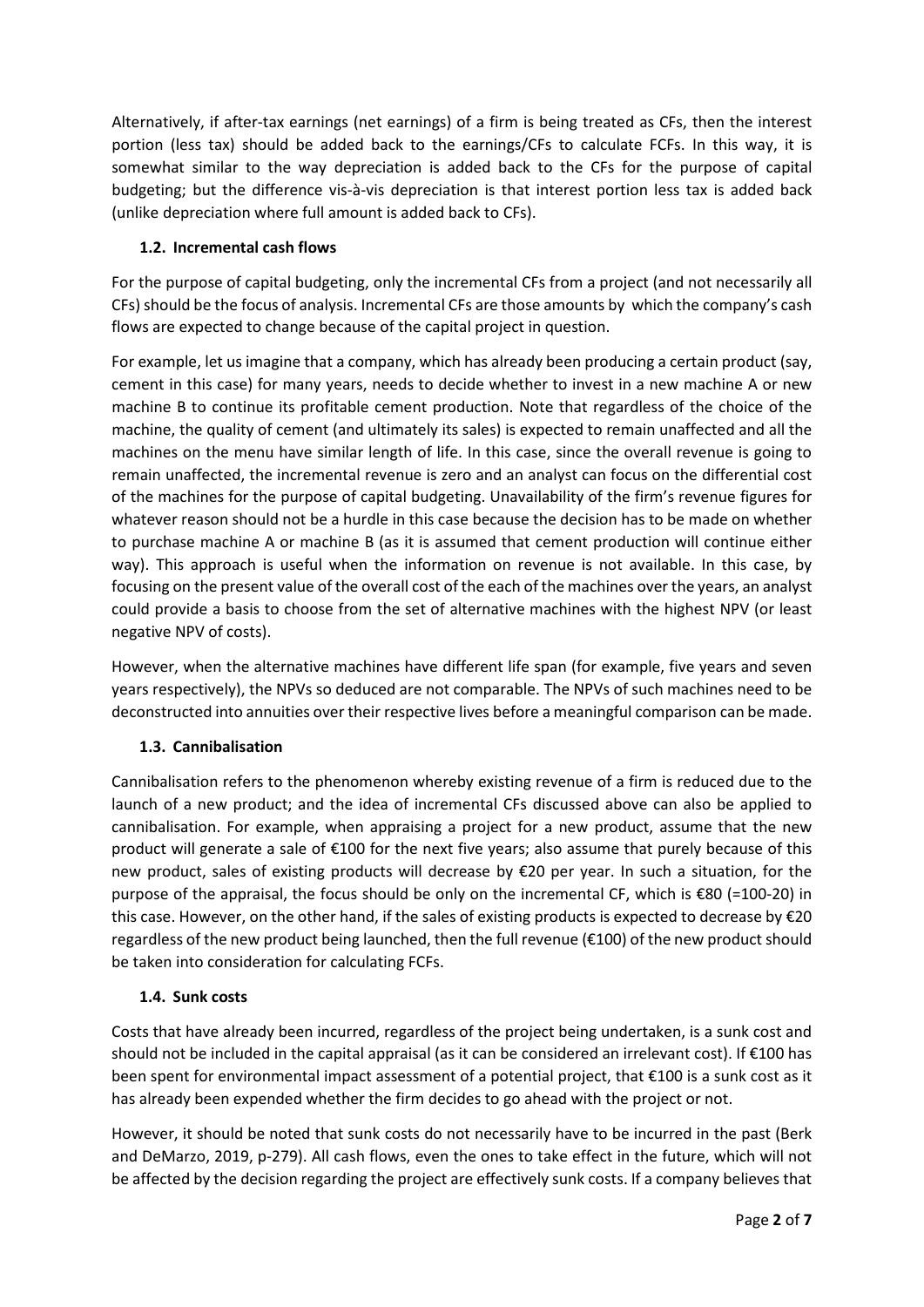some of its existing sales will suffer regardless of it launching a new product, the expected loss in sales of existing products are also sunk costs and should not be a part of the capital appraisal process.

### **1.5. Working capital**

Working capital refers to the net investment by a company towards operating current assets and liabilities. From the perspective of capital project appraisal, amount invested in working capital has an opportunity cost in that this investment could have been used to either retire debt or to pay back shareholders. A general definition of working capital includes short term assets – including cash - and short-term liabilities. For the purpose of calculating CFs, the focus should be on the non-cash net working capital, thus excluding cash. This is especially important when change in net working capital has to be derived from projected financial statements that also exhibit cash balances. Caution should be exercised to exclude this cash balance when calculating net change in working capital from one period to the next. Increase in net working capital should be treated as cash outflows whereas decrease in net working capital should be treated as inflows as it frees up cash.

Additionally, when a project has a definite life, it makes sense to make a determination on what happens to the working capital investment at the end of the project: if writing off of some or all of the working capital (e.g. account receivables, inventory) is expected, there might be tax implications that need to be taken into account; otherwise, reduction of net working capital to zero could signal cash inflows for the final year.

### **1.6. Profit / loss on salvage value**

The book value (after accumulated depreciation) and expected salvage value of a given asset could be different. If the salvage value is greater than the book value, this is a profit generally leading to positive cash flows; but there is likely to be additional tax liability due to this profit. By the same token, if the salvage value is expected to be less than the book value, this could be treated as a loss for the given year and this helps to lower tax liability to some extent. In both cases, tax implications should be carefully considered while calculating FCFs.

#### **1.7. Unused assets**

If there is an asset (for example a warehouse) lying unused at the time of appraisal but would be put to use if a new project was undertaken, is the opportunity cost of the idle asset relevant or irrelevant for the purpose of project appraisal? One could argue that since the asset is lying idle anyway, its opportunity cost is zero and hence irrelevant for the purpose of capital budgeting. But this argument does not take into account the consideration that if the project is not undertaken, the idle asset could be disposed of or rented out or used for some other purposes thus generating positive cash flows. Hence, such unused assets generally should not be treated as sunk costs; and the opportunity cost should be incorporated in the capital budgeting process.

#### **1.8. Depreciation / capital allowance**

Even though depreciation is not an actual cash outflow, it has tax implications, and it generally lowers tax liability of a firm thus ultimately affecting FCFs. In some countries (e.g., UK), depreciation in itself may not be tax deductible in many cases but there might be 'capital allowances' that can be taxdeductible. Whichever the case, depreciation and/or capital allowances and any other such allowances that are not actual cash flows but expensed off for tax purposes should be considered purely for the purpose of determining tax liability (outflow); and then these 'costs' should be added back to after-tax cash flows to arrive at the FCFs.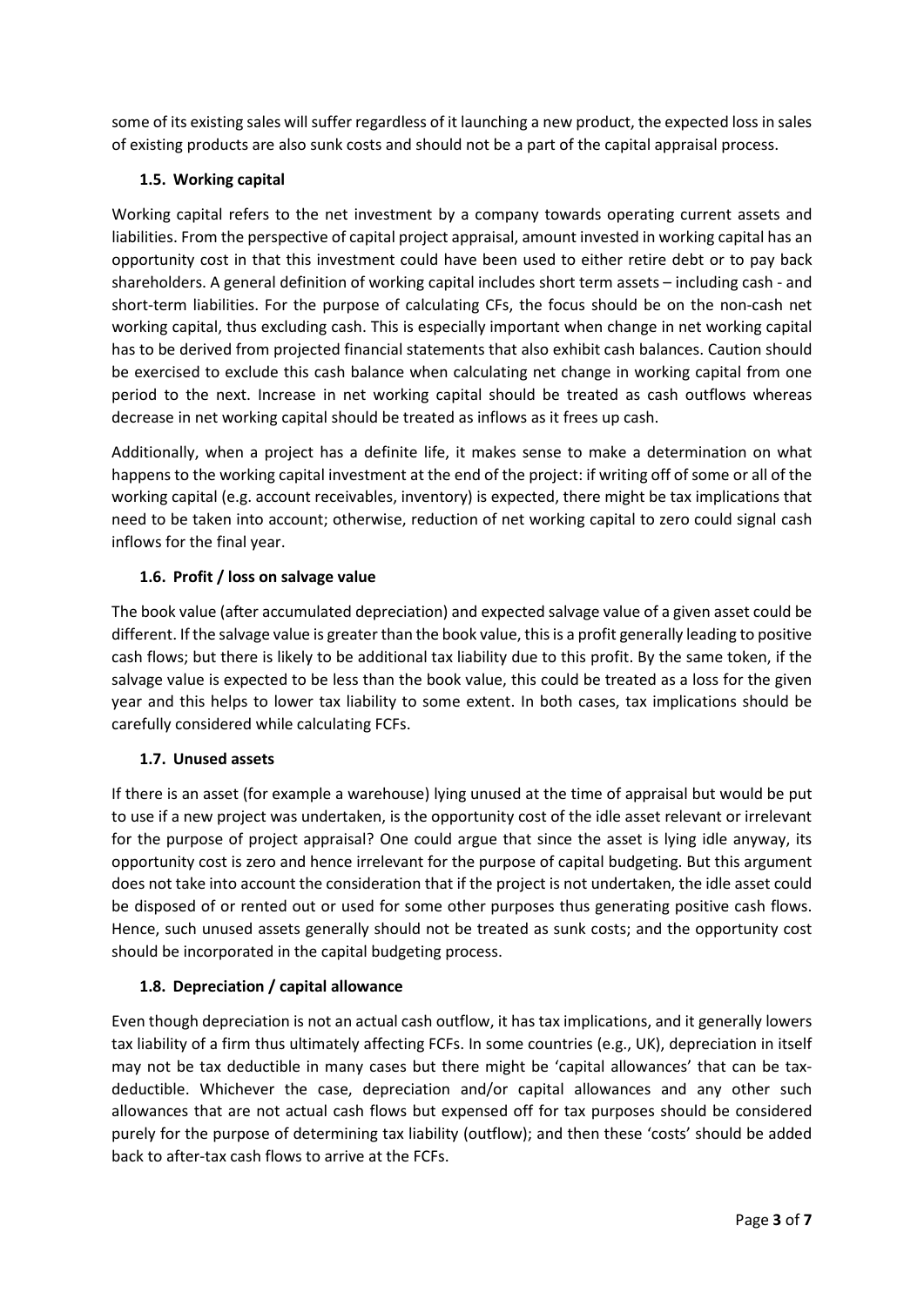### **2. Discounting**

In this section, common pitfalls related to discount rates are highlighted. Two aspects of discounting are discussed: calculation of discount rate and application of discount rate.

### **2.1. Perpetual cash flows starting at a future date**

It is quite normal for potential projects to have detailed cash flows projections calculated only for a given initial number of years, say five years in this case, despite the project having a 'going concern' indefinitely. This is done mainly for ease of calculation and also taking into consideration that projecting something accurately becomes much more difficult as the time horizon is stretched. To accommodate the indefinite nature of expected cash flows, a capital project may assume that from year six onwards the FCFs of year five will continue into the future indefinitely (with or without some constant growth rate). Calculating the PV of the FCFs for the first five years is possible in a straightforward manner by discounting each FCF one at a time using the appropriate discount rate. However, the FCFs assumed from year 6 onwards need to be dealt with caution, as the perpetuity formula (CF/r) by its very design assumes that constant CFs start from one time period from present (Year 0). Hence, some kind of adjustment to the standard perpetuity formula is warranted in this case. An analyst can proceed by imagining having a time machine that allows travel to Year 5, which is one time period ahead of the start of the perpetual CF; then the perpetuity formula (CF/r) can be used, but the 'present value' so obtained will actually be the value in Year 5 and not the value at Year 0. So, the analyst needs to imagine getting back to present in the time machine and further discount the value so obtained at Year 5 to get the real present value at Year 0.

To illustrate, consider a project with the following expected FCFs along with a WACC of 15%:

| Y ear     |  |  |  |                                 |
|-----------|--|--|--|---------------------------------|
| <b>DO</b> |  |  |  | 2% growth per year indefinitely |

Note than the FCF from Year 6 is expected to grow annually by 2%. Using the Gordon Growth Model, PV = CF\*(1+g)/(r-g) [ where *r* is the discount rate and *g* is the constant growth rate, and *r* is greater than *g* ], the combined value of indefinite FCFs from Year 6 can be restated as follows:

| Y ear |  |  |    |               |                                 |
|-------|--|--|----|---------------|---------------------------------|
|       |  |  | 48 | $\sim$ $\sim$ | 2% growth per year indefinitely |
|       |  |  |    |               |                                 |

*Note: 392.3 (=50\*1.02/(0.15 – 0.02)*

As mentioned above, the growth model has been designed in such a way that it provides the 'present value' at one time period prior to the start of the constant growth rate. Hence, the value of 392.3 derived above is the present value at Year 5 and not at Year 6 or Year 0; and is thus represented in the timeline accordingly. Now, each of the above FCFs can be discounted to Year 0 in the normal way (i.e., PV = FCF  $n/(1+r)^n$  ) to find the NPV as shown below:

| Year<br>PV |          | $\sim$ 2       |      |       |
|------------|----------|----------------|------|-------|
|            | $-300.0$ | 21.7 26.5 29.6 | 27.4 | 24.9  |
|            |          |                |      | 195.0 |
|            |          |                |      |       |
| <b>NPV</b> | 25.1     |                |      |       |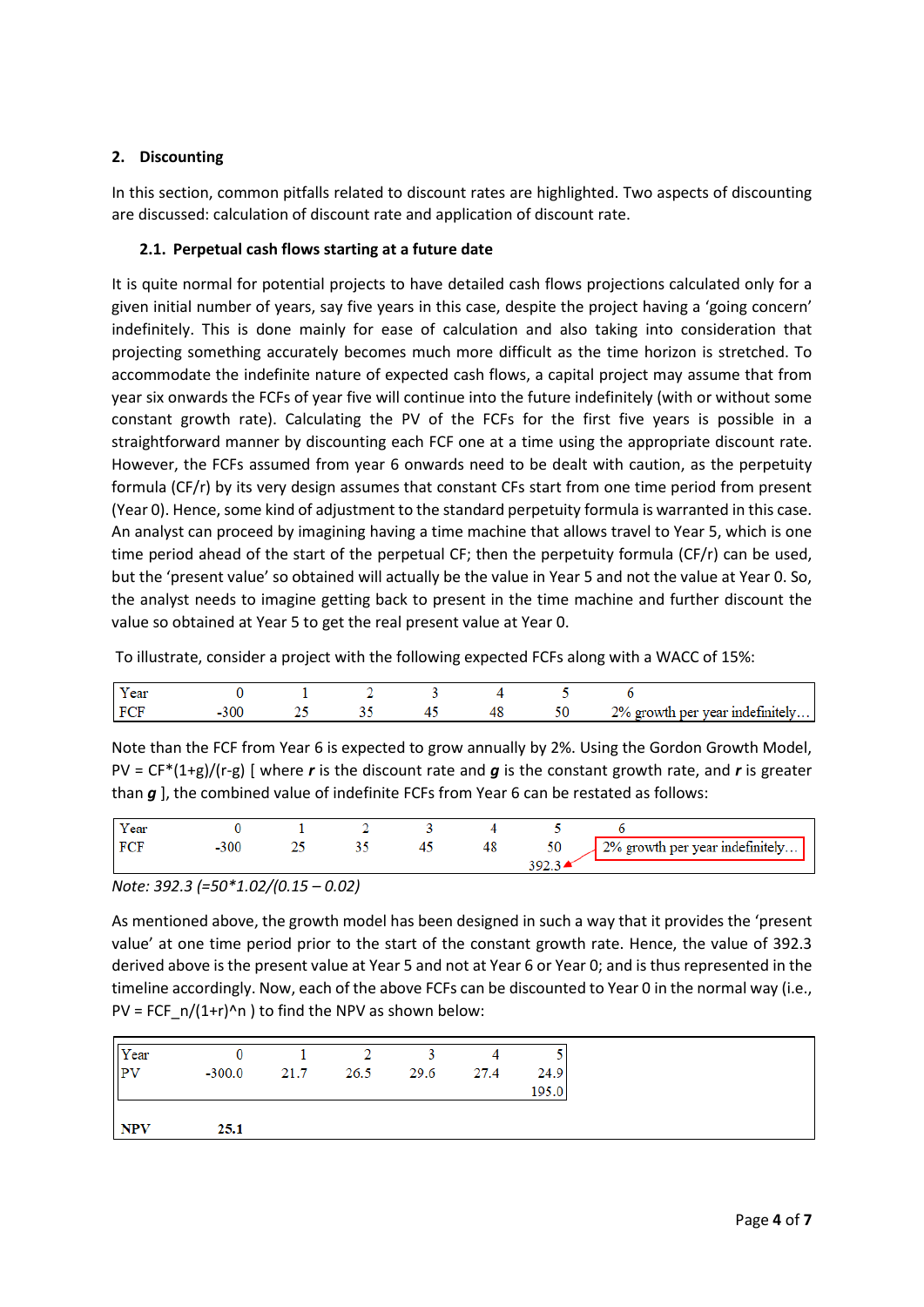## **2.2. Debt/equity ratio (D/E ratio)**

Leverage is an important component of WACC. Hence, in this subsection, I discuss some of the issues related to D/E ratio when calculating WACC for capital budgeting.

### **2.2.1. Market value vs book value of debt and equity**

While calculating WACC for a leveraged firm, D/E ratio of the firm is needed. It might be tempting to take the values of debt and equity as presented in financial statements where they are likely to be reflecting book values; but this is not the correct approach. The idea behind this is that investors are interested in the opportunity cost of capital. Take, for example, an investor who holds shares with a book value of €50 in a company; but assume the market value of these shares to be €100. In theory, if the investor is not happy with the expected return of the firm, he/she can sell the shares at the market price (for €100) and invest it somewhere else. Taking the book value and ignoring the market value does not help in this situation. Hence, market values of debt and equity (rather than the book values) for the firm should be taken into account for calculating WACC. However, it might be a challenge to find the correct market values of equity and debt especially when such securities are not frequently traded in the market. Additionally, since cash is negative leverage, it can be used to lower the amount of debt to arrive at debt-to-value ratio for the firm, which can then be used to calculate WACC.

### **2.2.2. Constant or changing D/E ratio**

It is also worth remembering that when a unique WACC is used in a leveraged setting for project appraisal, one of the implied assumptions is that the D/E ratio remains constant throughout the life of the firm. Indeed, firms are known to make financial transactions - in certain situations - that take them towards a target debt/equity ratio (Hovakimian et al., 2001). This also implies that the actual D/E ratio of a firm is adjusted continuously over its lifetime.

Hence, if the assumption related to constant D/E ratio is relaxed, then the WACC for the firm will not remain constant over time. This can make the calculation of NPV using the WACC approach more tedious and cumbersome.

# **2.2.3. D/E ratio of the firm vs D/E ratio of a specific new project**

A distinction needs to be made between the D/E ratio of the firm and D/E ratio of a specific new investment project within the firm, which might be different. The optimal D/E ratio for the specific project will be dependent on both firm and project characteristics. However, under the abovementioned assumption of constant D/E ratio for the firm, we can still use the firm's overall D/E ratio even if the D/E ratio for the specific capital project within the firm is different. This is because of the expectation that the firm will keep its overall D/E ratio close to its target by adjusting its D/E ratio in other projects. However, in the absence of an assumed target D/E ratio for the firm, the D/E ratio of the new project (and hence the WACC) is different if the new project's D/E ratio diverges from that of the existing firm.

#### **2.3. Real or nominal discount rate**

When using certain discount rate for capital budgeting, should the discount rate be real (i.e., net of inflation) or nominal (with inflation)? The choice of real vs nominal rate depends on how the CFs projections have been made. If the CFs are projected in present day money terms (i.e., without inflation), then it makes sense to discount at the real rate; however, if inflation is already embedded in the projected cash flows, then it makes sense to use nominal discount rate. Otherwise, using real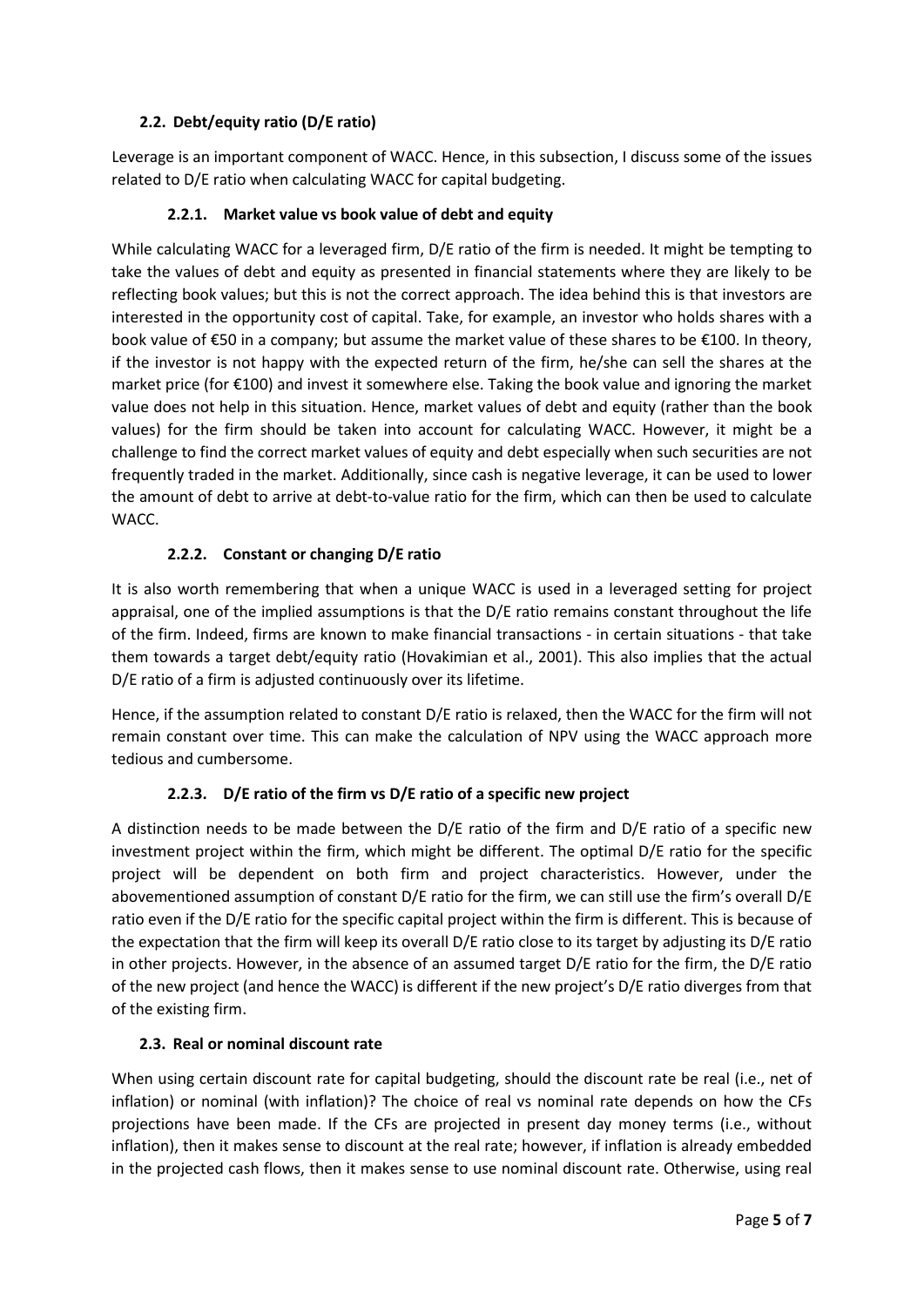discount rate with nominal CFs and vice versa could lead to incorrect decisions. Generally, Fisher's equation can be used to convert real rate to nominal rate and vice versa by using the equation of the following form:

1+N = (1+R)\*(1+i), where *N* and *R* are nominal and real rates respectively and *i* is the expected inflation rate.

#### **2.4. Unique discount rate for firms with multiple business units**

Generally, a new project to be undertaken is on the same line of business as the core business of a given firm, thus allowing analysts to use a unique discount rate specific to the firm. In fact, many large firms are found to use a firm-level discount rate rather than project-specific discount rates (Graham and Harvey, 2001). This is a fair approach when the market risk of the new capital project is similar to the market risk of the firm's core business. But what if the intended project for a firm is in a different industry exposed to a different level of market risk (hence a different beta) than the core line of business? In such cases, using the same discount rate as the main line of business could lead to wrong decisions because projects with higher level of risk might look investable due to the use of lower discount rate (and hence a positive NPV) whereas a lower-risk project might not seem feasible due to the use of the higher discount rate. Kruger et al. (2015) show that conglomerates engaging in different lines of businesses fail to account for proper level of risk in their project-specific investment decisions. Hence, wherever justifiable, using different discount rates commensurate with the riskiness of the new project is recommended.

It is also worth noting at this point that tax rate is also a component of WACC. As such, use of constant WACC implies that applicable tax rate will remain unchanged throughout the life of the project. Relaxing this assumption could again warrant the use of WACC that is changing.

#### **3. Concluding remarks**

This article provides a discussion on some common pitfalls related to capital project appraisal process that uses WACC method. The pitfalls are broadly categorized into two classes: first, calculation of FCFs; and second, discount rate and its application.

Common issues related to calculating FCFs discussed herein include treatment of interest on debt, incremental CFs, sunk costs, change in working capital, salvage value, unused assets, and depreciation/capital allowances.

Similarly, common issues around discounting include discounting of perpetual CFs, D/E ratio for the purpose of calculating discount rates, choice between real vs nominal rates, and whether to apply unique discount rates to all projects within a firm.

It is worth reiterating that this article highlights the more common pitfalls as identified by the author and is not aimed at providing an exhaustive list of shortcomings observed in capital budgeting. While it is important to be as theoretically consistent as possible while doing project appraisals, we should also not lose sight of the subjective assessments that may be needed in an appraisal process.